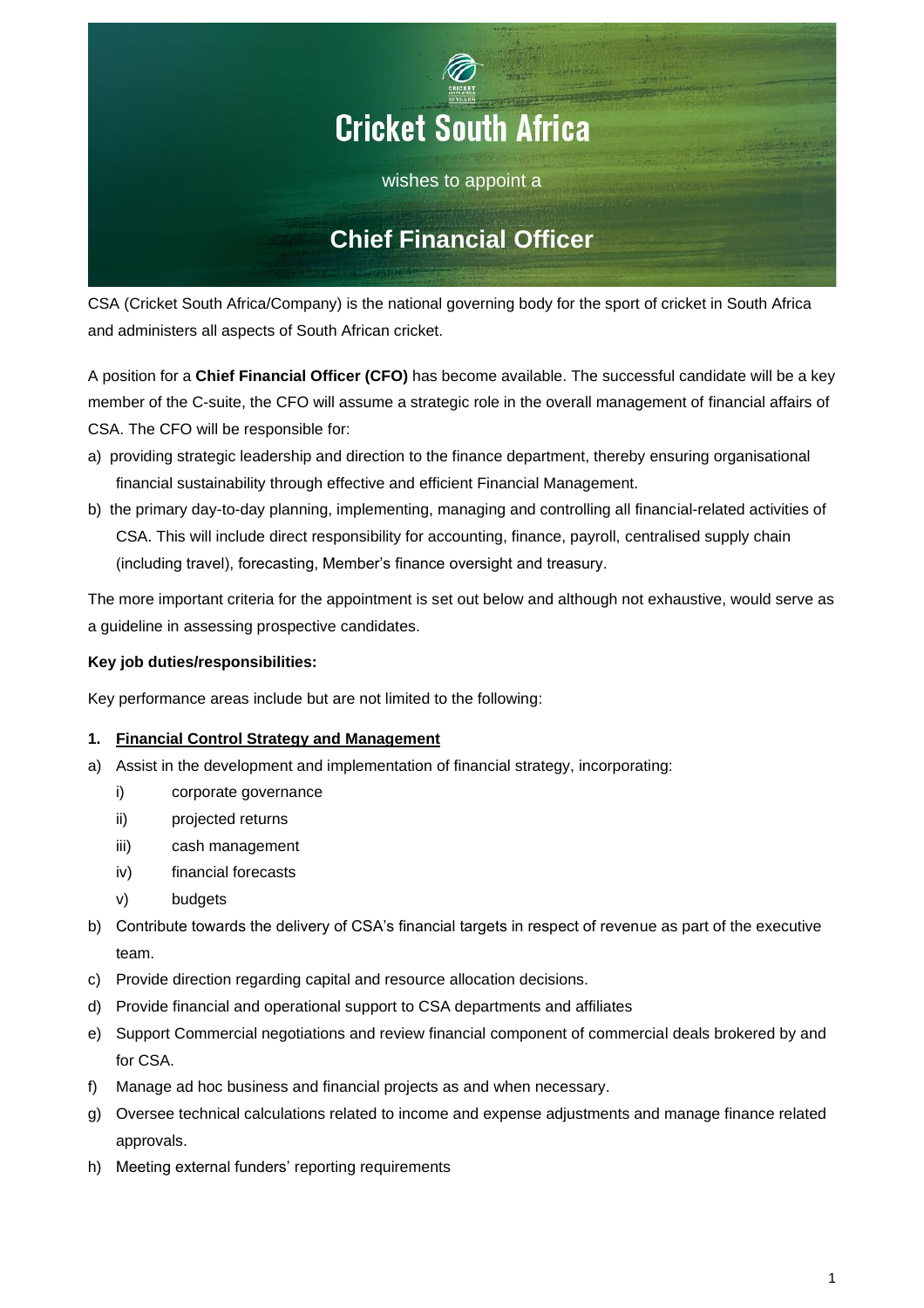

#### **2. Financial Management and Reporting**

- a) Ensure that the following is undertaken in accordance within agreed standards and ready for presentation to relevant committees:
	- i) Statutory Reporting including but not limited to all tax returns.
	- ii) Financial Statements and Regulatory Reporting
	- iii) New Regulatory and Accounting Developments
- b) Key liaison with External Auditors and overseeing the external audit process.
- c) Ensure that technical accounting and tax compliance requirements are implemented as applicable to CSA.
- d) Determine the corporate governance compliance requirements in respect of accounting policies, procedures and controls.
- e) Ensure that the necessary internal controls in CSA are operational and meets all required standards.
- f) Ensure compliance with all statutory requirements including tax authorities and legislation.
- g) Ensure completion of month end procedures and compilation of management accounts within set timelines.
- h) Review management accounts and analysis and present to fellow Executives for noting and planning purposes.
- i) Report on the financial health of CSA to the board at regular intervals.
- j) Oversee the compilation of interim and Annual Report for distribution to the Board.
- k) Responsible for the content of the financial information contained in the Annual Report and ensure that it complies with all regulatory requirements
- l) Deliver financial presentations to media as and when necessary.
- m) Provide support to sub-committees (FinCom, AuditCom and HRCom / Remco) and the CSA Board.

#### **3. Budgeting, Forecasting, Payroll and Treasury**

- a) Approve budget guidelines for CSA in conjunction with the CEO.
- b) Ensure the annual budgeting and forecasting process is aligned across CSA.
- c) Review Opex and Capex budgets and present a consolidated view to the Board.
- d) Manage CSA's Budgets, cash flow and four-year trend view.
- e) Manage the treasury function (including all forex elements) to ensure maximum risk-free returns on funds under investment without compromising cash flow requirements.
- f) Administration of all financial aspects of player agreements.
- g) Ensures that the payroll function operates smoothly.

#### **4. Managing Financial Risk**

- a) Actively advising against any proposed expenditure (whether of a capital or operating nature) that may in any way jeopardise the financial sustainability of CSA whether over the short or the longer term. Doing so is a key mandatory requirement of the fiduciary duties of the position.
- b) Ensure effective alignment between business strategy and the risk, compliance and audit teams, with particular reference to audit, non-financial risk and compliance
- c) Establish and maintain appropriate financial risk management policies, risk appetite and risk limits for CSA with relevant stakeholder and risk reporting metrics.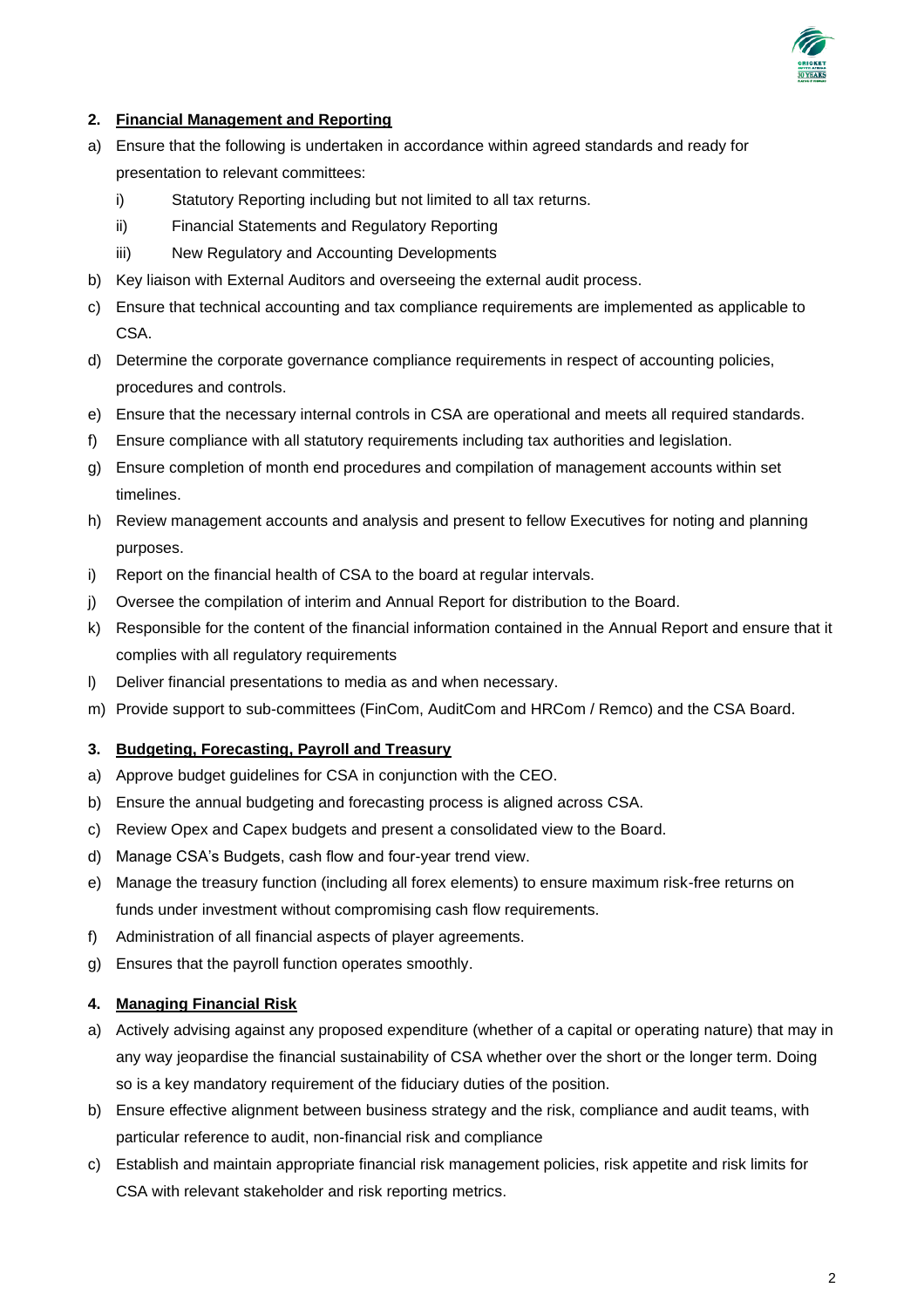

## **5. Supply Chain Management (including player, officials and corporate travel)**

- a) Ensures that fit-for-purpose Supply Chain policies and procedures are developed, maintained and applied.
- b) Monitors that value for money is always a key factor in supply chain decisions, within the context of the CSA strategy and BBBEE requirements.
- c) Develops, implements and monitors checks and balances to ensure that no ethical boundaries are overstepped in all Supply Chain activities and outcomes. This includes but is not limited to CSA doing no business whatsoever with any broadly defined connected parties and that all quid-pro-quo deals with sponsors meet all ethical guidelines.

## **6. Facilities Management**

a) Oversees facilities management in respect of the CSA Head Office Building and the High-Performance Centre.

# **7. HR Management (Staff and Players)**

- a) Developing and maintaining a detailed HR Strategy for CSA staff and players; and
- b) Oversees and ensures that fully fledged HR management functionality (not only HR administration) for CSA staff and players is in place and is managed to a consistently high standard.

## **8. Administrative Support**

a) Oversees the reception and related administrative support systems within CSA

## **9. IT Support**

a) Oversees and ensures that fit for purpose IT support is in place within CSA, with uptime of all systems ranging within internationally acceptable norms. IT Support covers the full spectrum, non-exhaustively from productivity solutions, accounting and procurement systems, all systems and solutions used by Cricket Services and Information Security.

#### **10. ICC Regional Office**

a) Administratively supports the ICC Regional Office located within the CSA Head Office

## **11. People Management (Own Direct Reports)**

- a) Regularly and on a set schedule meets with all direct reports in a structured fashion, both one-on-one and collectively.
- b) Monitors and manages performance to clearly communicated expectations, including but not limited by means of Keeping Score!
- c) Ensures PDPs (Personal Development Plans) are executed.
- d) Maintains an environment and climate conducive to high performance.
- e) Leading by example.
- f) Acting as a mentor to own team members and other CSA staff.

## **12. Ad Hoc**

a) Takes on such additional duties and responsibilities as the CEO may set from time.

#### **Essential requirements pertaining to the candidate's qualifications and experience:**

a) CA (SA).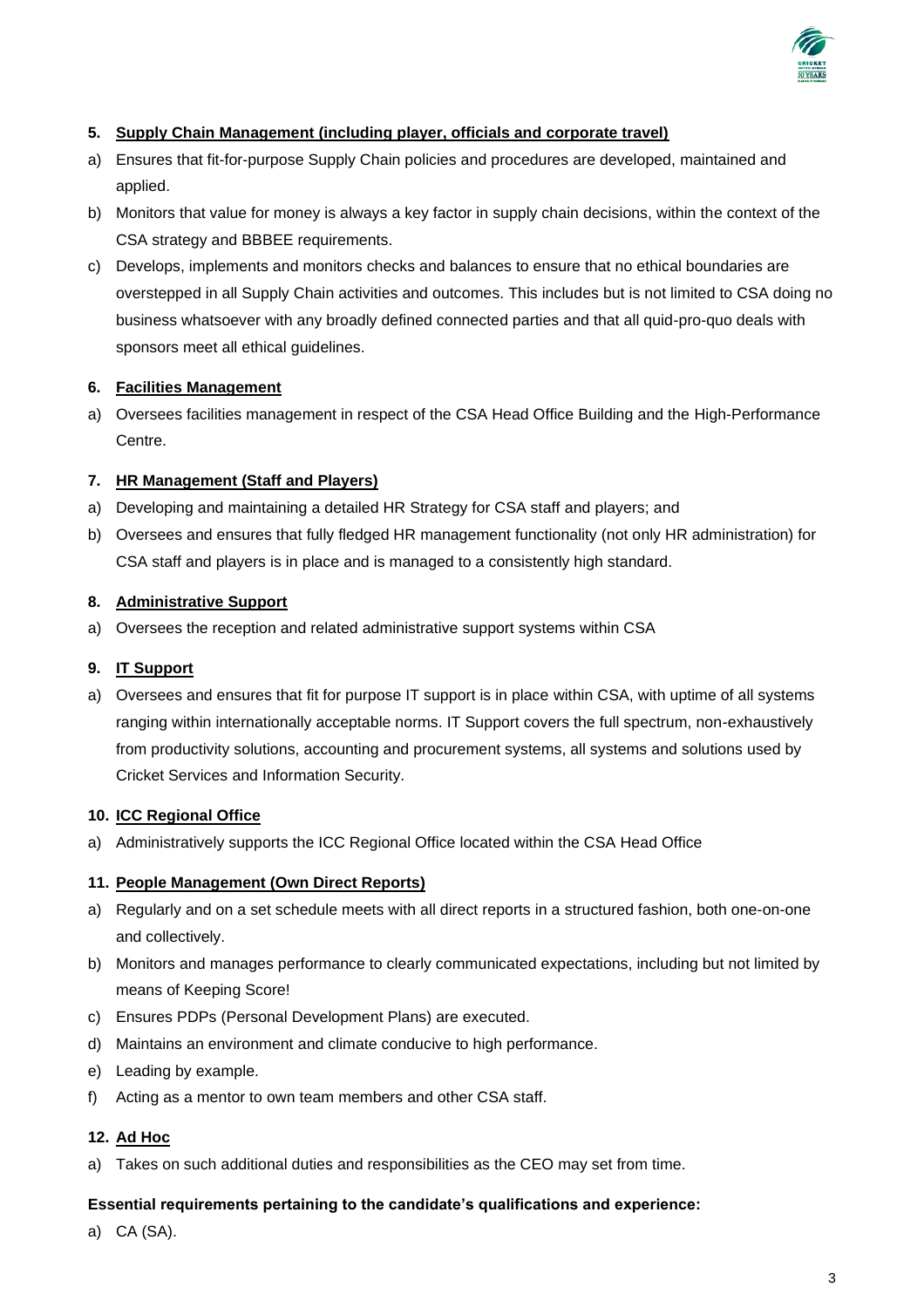

- b) A minimum of 10 years' working experience across all facets of typical corporate finance which may include articles.
- c) A minimum of 10 years' previous experience in a senior role in a Finance and Supply Chain Department is essential.
- d) Ability to complement the rest of the Executive team with a skill set and strategic insights that are broader than those possessed by the typical Financial Manager.

## **In addition, the following competencies (skills and behavioural attributes) would be important:**

- a) Financial data analysis beyond that which is required for backward looking accounting purposes
- b) Report writing
- c) People management
- d) Negotiating skills
- e) Doing effective presentations
- f) Strategic financial leadership
- g) Relationship management
- h) Coordination
- i) Leading by example
- j) Approachable
- k) Interpersonal skills
- l) Good communication skills
- m) Decision-making skills in own field
- n) Excellent complex problem-solving skills in own field
- o) Good judgement
- p) Creativity
- q) Cognitive flexibility
- r) High Emotional Intelligence
- s) Critical thinking ability

The role with report to the **Chief Executive Officer (CEO)**. The role requires the ability and willingness to travel, work long hours, over weekends and public holidays where necessary.

The successful candidate will be based at the CSA Head Office, 86 5th Street, Melrose Estate, Johannesburg. Qualifying candidates can apply to **[careers@cricket.co.za](mailto:careers@cricket.co.za)** with a comprehensive CV, copy of SA ID, copies of qualifications and at least two contactable references.

All applications will be treated in strict confidence. Short listed candidates will undergo interviews and possible additional assessments.

In making the final selection, consideration will be given to the employment equity objectives of CSA. A performance agreement shall be entered into with the successful applicant. CSA reserves the right not to make an appointment.

The closing date for all applications is **04 April 2022**. Only shortlisted candidates will be contacted. Should you not receive a response to your application within 14 days after the closing date, please consider it as being unsuccessful.